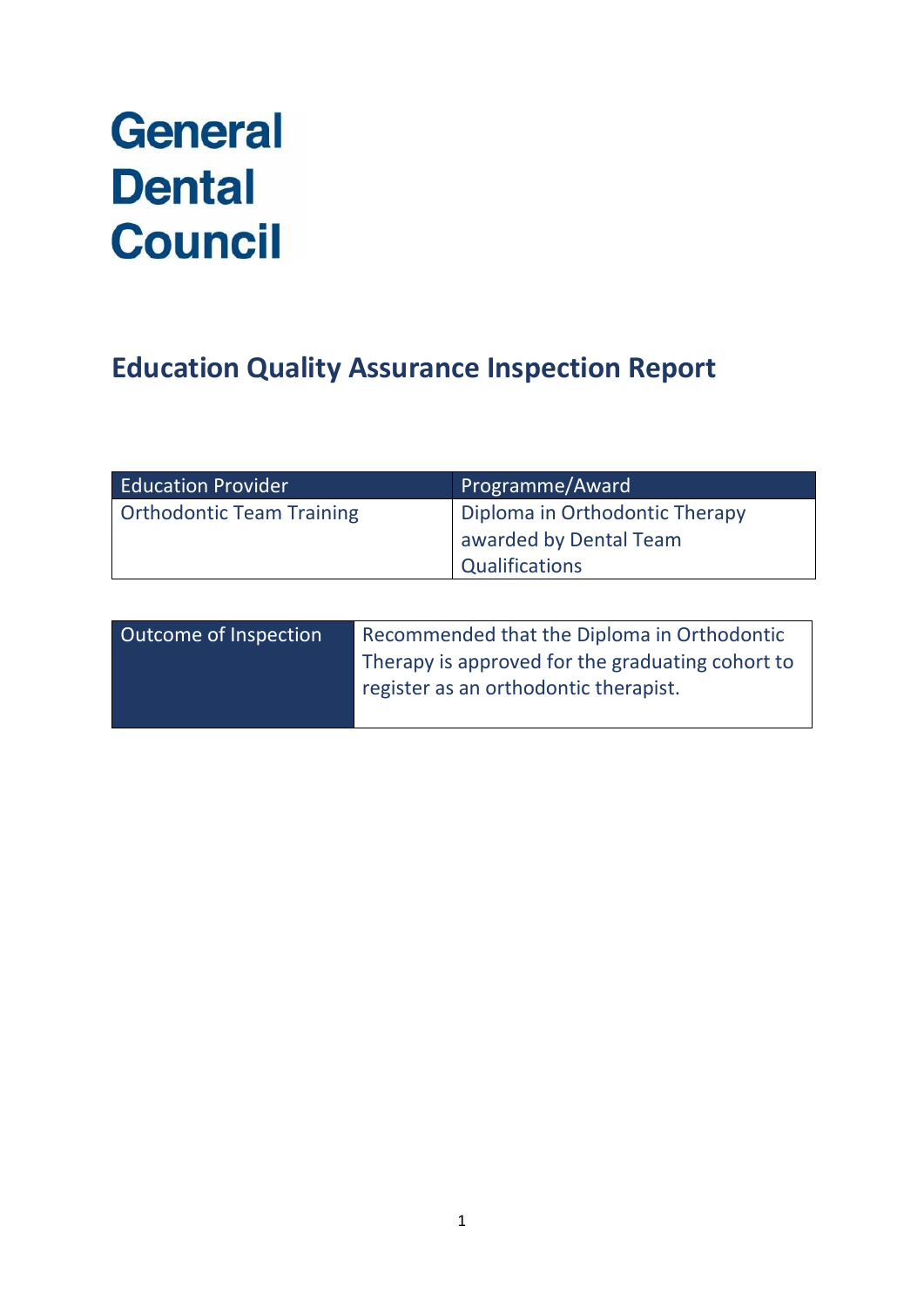### **\*Full details of the inspection process can be found in Annex 1\***

### **Inspection summary**

| Remit and purpose of inspection:     | Inspection referencing the Standards for<br><b>Education to determine approval of the</b><br>award for the purpose of registration with<br>the GDC as an orthodontic therapist.                                                                             |
|--------------------------------------|-------------------------------------------------------------------------------------------------------------------------------------------------------------------------------------------------------------------------------------------------------------|
| <b>Learning Outcomes:</b>            | <b>Preparing for Practice (orthodontic</b><br>therapist).                                                                                                                                                                                                   |
| <b>Programme inspection date:</b>    | <b>26 April 2021</b>                                                                                                                                                                                                                                        |
| <b>Examination inspection dates:</b> | 10, 23 and 24 June 2021                                                                                                                                                                                                                                     |
| <b>Inspection team:</b>              | <b>Benjamin Walsh (Chair and non-registrant</b><br>member)<br>Sarah Balian (DCP member)<br>Liam O'Brien (Dentist member)<br><b>Martin McElvanna (Education Quality</b><br><b>Assurance Officer)</b><br><b>Angela Watkins (Quality Assurance</b><br>Manager) |

The Diploma in Orthodontic Therapy programme (hereafter referred to as 'the programme' or 'the Diploma') being delivered by Orthodontic Team Training ('the provider', 'OTT') and awarded by Dental Team Qualifications (DTQ) is the successor to the programme of the same name, formerly delivered and awarded by the University of Warwick.

This was a new programme inspection following provisional approval by the GDC Registrar in 2020. During the new programme submission process, the independence of the proposed programme from the University of Warwick was noted. Consequently, additional areas of focus for this first inspection were the external monitoring of the programme and the use of external examiners.

The inspection was conducted remotely. The inspection panel was comprised of GDC education associates ('the panel', 'the associates', 'we'). The panel were grateful for the sets of documents received in advance of the inspection.

The panel noted the collaborative relationship between staff, students and placement staff. Students reported that they had received good academic, clinical and pastoral support, particularly during the Covid-19 pandemic.

We noted that the provider had fully adopted the use of the 'PebblePad' student monitoring database and that this was working well for all users.

Of the 21 Requirements being considered, all were considered to be met.

The GDC wishes to thank the staff, students, and external stakeholders involved with the Diploma for their co-operation and assistance with the inspection.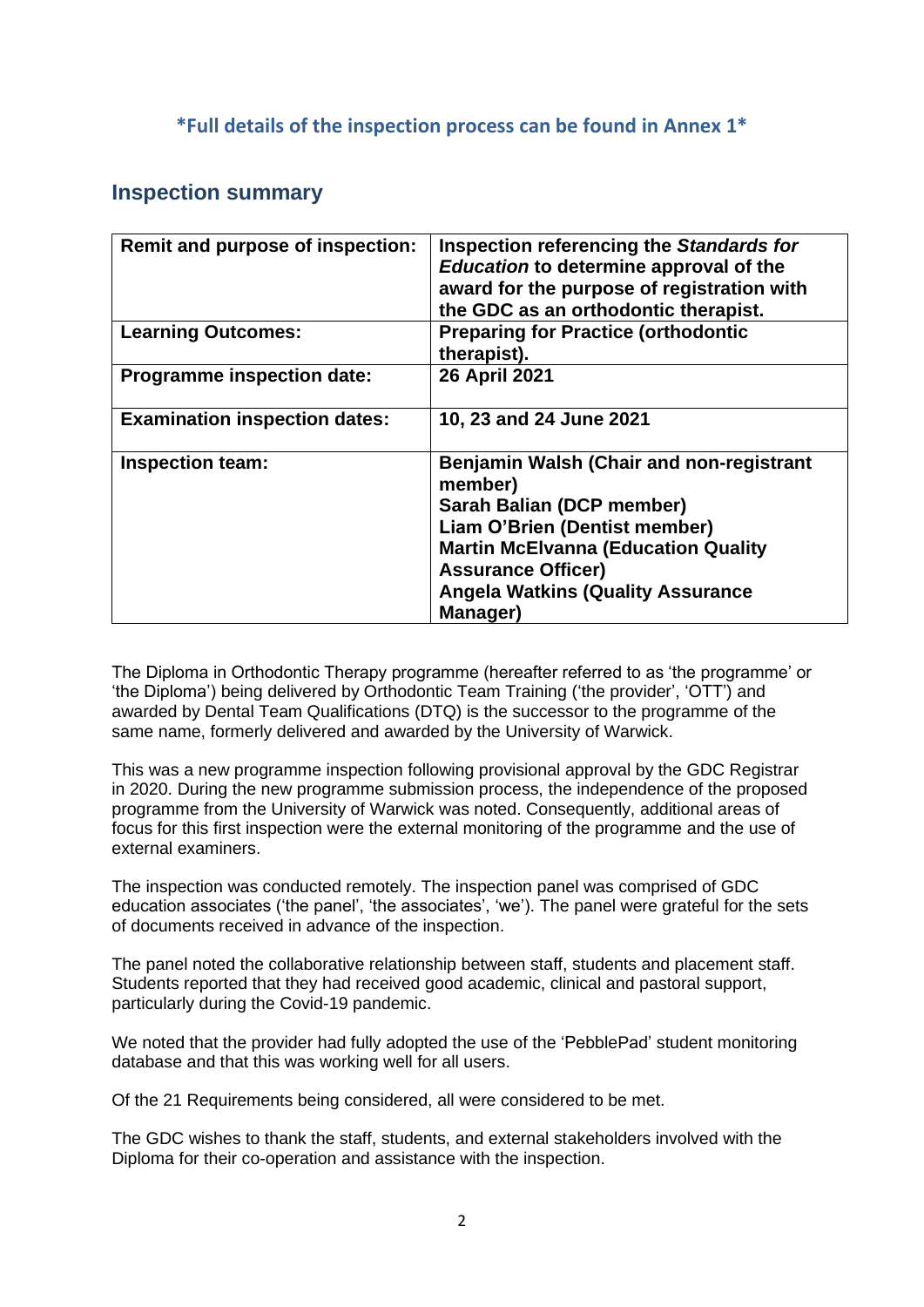# **Background and overview of qualification**

| Annual intake                                   | 10 students                                                                                                                                                                                                                                                                               |
|-------------------------------------------------|-------------------------------------------------------------------------------------------------------------------------------------------------------------------------------------------------------------------------------------------------------------------------------------------|
| Programme duration                              | 52 weeks over 12 months                                                                                                                                                                                                                                                                   |
| Format of programme                             | Modular format, including:<br>Basic core knowledge, clinic attendance, shadowing<br>Core knowledge, skills and behaviours initially as simulated<br>clinical experience<br>Direct supervised clinical experience in training centre<br>Supervised patient treatment in approved workplace |
|                                                 | specialist practice                                                                                                                                                                                                                                                                       |
| Number of providers<br>delivering the programme |                                                                                                                                                                                                                                                                                           |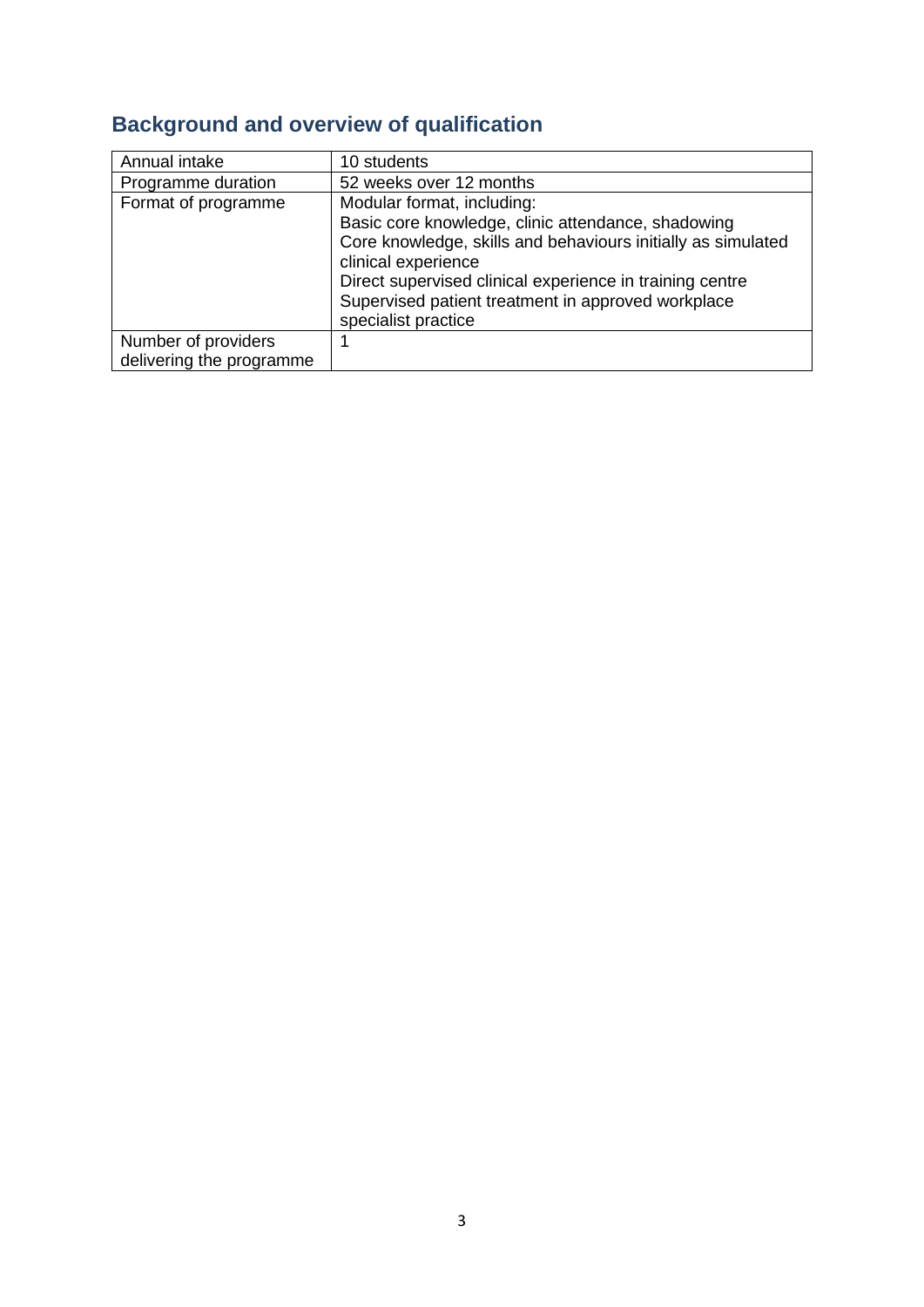# **Outcome of relevant Requirements<sup>1</sup>**

| <b>Standard One</b>     |                       |  |
|-------------------------|-----------------------|--|
| $\mathbf 1$             | Met                   |  |
| $\overline{2}$          | Met                   |  |
| $\overline{3}$          | Met                   |  |
| $\overline{\mathbf{4}}$ | Met                   |  |
| $\sqrt{5}$              | Met                   |  |
| $\,6$                   | Met                   |  |
| $\overline{7}$          | Met                   |  |
| $\overline{8}$          | Met                   |  |
|                         | <b>Standard Two</b>   |  |
| $\overline{9}$          | Met                   |  |
| 10                      | Met                   |  |
| 11                      | Met                   |  |
| $\overline{12}$         | Met                   |  |
|                         | <b>Standard Three</b> |  |
| 13                      | Met                   |  |
| $\overline{14}$         | Met                   |  |
| 15                      | Met                   |  |
| 16                      | Met                   |  |
| $\overline{17}$         | Met                   |  |
| $\overline{18}$         | Met                   |  |
| 19                      | Met                   |  |
| $\overline{20}$         | Met                   |  |
| $\overline{21}$         | Met                   |  |

 All Requirements within the *Standards for Education* are applicable for all programmes unless otherwise stated. Specific requirements will be examined through inspection activity and will be identified via risk analysis processes or due to current thematic reviews.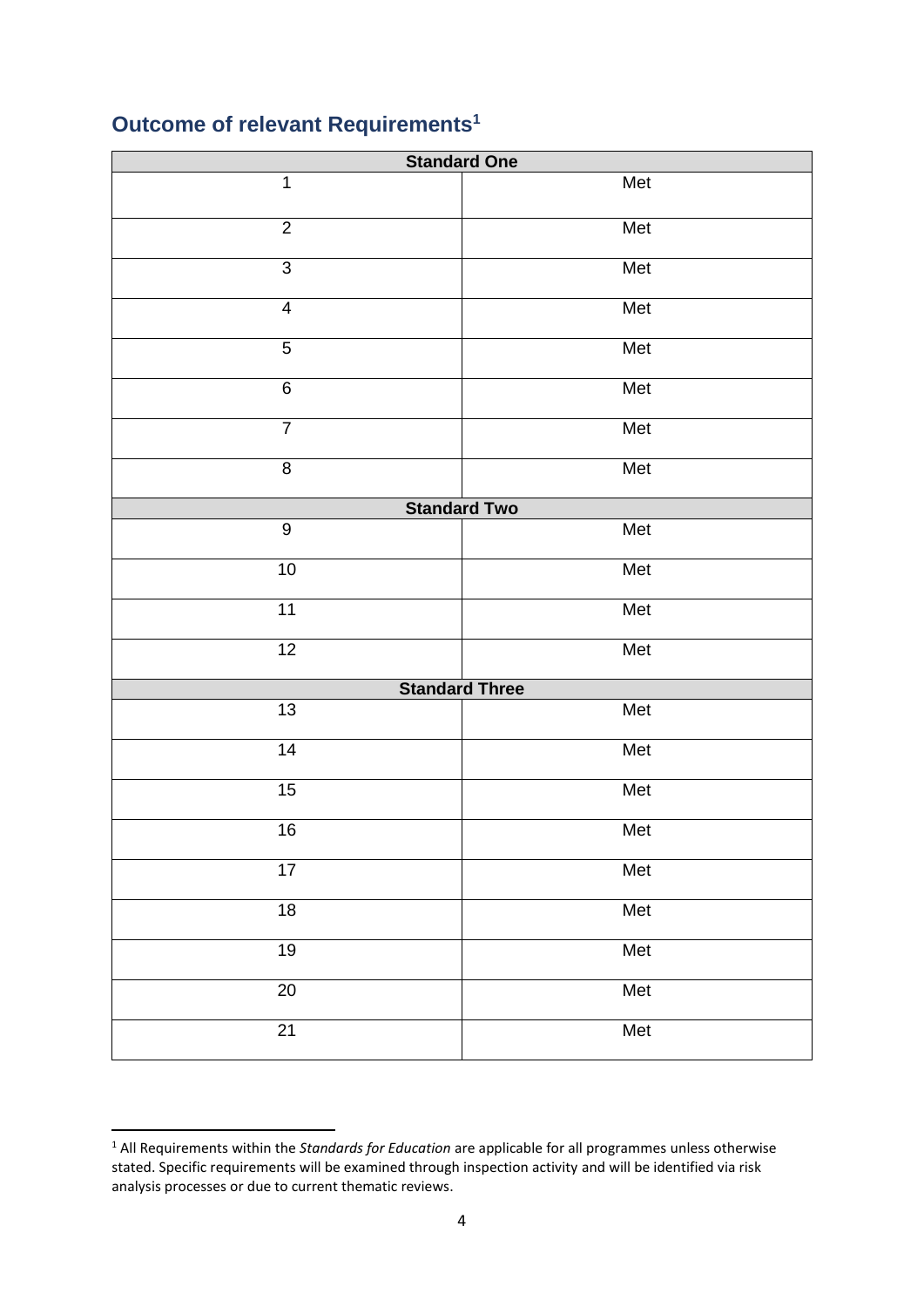#### **Standard 1 – Protecting patients**

**Providers must be aware of their duty to protect the public. Providers must ensure that patient safety is paramount and care of patients is of an appropriate standard. Any risk to the safety of patients and their care by students must be minimised.**

#### **Requirement 1: Students must provide patient care only when they have demonstrated adequate knowledge and skills. For clinical procedures, the student should be assessed as competent in the relevant skills at the levels required in the pre-clinical environments prior to treating patients.** *(Requirement Met)*

The panel was informed that students must pass a number of clinical skills gateways before they are allowed to carry out treatment on patients.

Students first complete tasks in Orthodontic Team Training's (OTT) clinical skills laboratory at the Leamington Spa Orthodontic Centre (LSOC). Before they can progress to the clinical floor, also at LSOC, students must be assessed as competent in the relevant skills in the pre-clinical environment. Following this sign-off, they can then proceed to their agreed individual placement practice to carry out tasks on patients under the supervision of their individual trainer.

During induction, both students and trainers are informed that students can only provide patient care once they have demonstrated the necessary knowledge, understanding and skills. At the inspection, we were given a demonstration of PebblePad, the student monitoring database. These contained student e-Logbooks signed off by tutors as well as details of teaching timetables, competencies, clinical tasks and records of completed pre-clinical assessments.

Further discussion on the monitoring of students and identification of underperforming students can be found at Requirement 14.

We were assured that systems are in place to ensure students only provide patient care when they have demonstrated adequate knowledge, understanding and skills.

#### **Requirement 2: Providers must have systems in place to inform patients that they may be treated by students and the possible implications of this. Patient agreement to treatment by a student must be obtained and recorded prior to treatment commencing.**  *(Requirement Met)*

At induction days, trainers, students and practice managers are first notified of the requirement to inform patients that they will be treated by student orthodontic therapists.

Patients are also clearly advised that photographs will be taken for the purposes of treatment management and for the student's portfolio. These photographs are directly uploaded from the placement practice to PebblePad.

We had sight of the policy for placement practices regarding patient consent. The practices are advised that patients should be informed that appointments will generally be longer, and that the student's work will be checked by their supervisor. At the practices, students wear name badges stating they are students. They introduce themselves to patients at each appointment and explain that they are student orthodontic therapists. At each visit they are asked if they are still fine to be treated by a student. Photographs of the student are displayed at reception.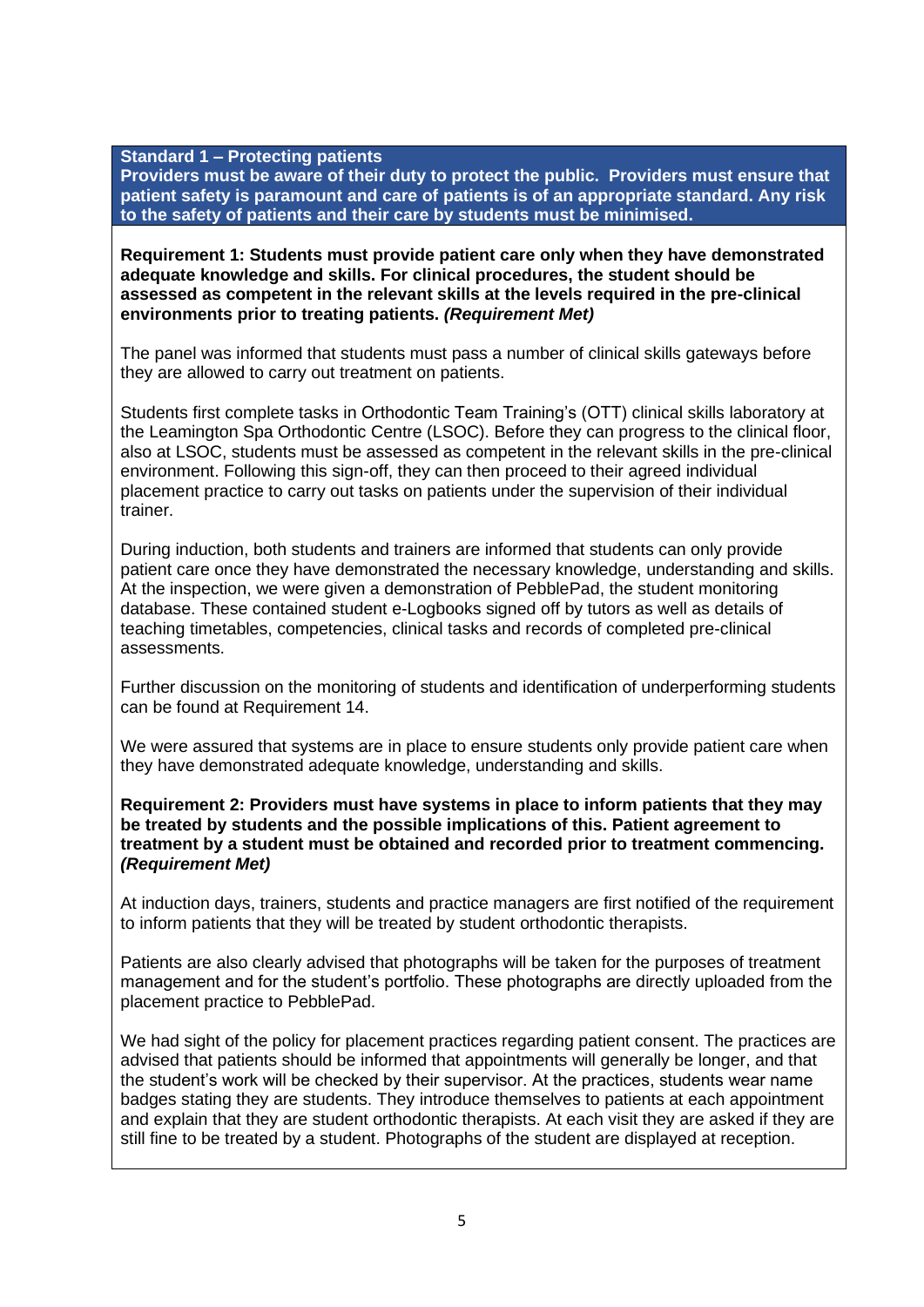Patient information letters also state that they will be receiving treatment at a training practice by student orthodontic therapists.

One student that we met at the inspection was clear on the complexity of acquiring valid patient consent, particularly when treating patients with particular needs.

Students obtain and record patient agreement to treatment by students prior to treatment commencing and patients sign consent forms which document that they are happy to proceed. Patients are informed that they can decline to be treated by students.

The panel was assured that the provider has good systems in place to appropriately obtain and record patient agreement by a student prior to treatment commencing.

**Requirement 3: Students must only provide patient care in an environment which is safe and appropriate. The provider must comply with relevant legislation and requirements regarding patient care, including equality and diversity, wherever treatment takes place.** *(Requirement Met)*

The provider delivers the Diploma in Orthodontic Therapy from their training centre, Leamington Spa Orthodontic Centre (LSOC). The centre is subject to external quality assurance and is registered with the Care Quality Commission (CQC). Regular meetings occur at LSOC to address patient care and policies and procedures relating to patient safety and best practice.

The panel had sight of a range of policies covering health and safety, equality and diversity, supervision, complaints, placement audits, significant events and medicine management amongst others. The Equality and Diversity policy indicates mandatory training for staff and trainers working in both the clinical skills laboratory and the placement practices.

We heard evidence of a robust process in place for the audit of placement practices where students provide patient care. These are inspected prior to the commencement of the programme to ensure they are safe and appropriate for training. The CQC placement practice reports are also reviewed and checks that trainers are on the GDC's specialist list in orthodontics.

The provider explained that due to the COVID-19 pandemic, virtual inspections were conducted to audit and view the training practices via Google Meet on handheld devices. This included checking requirements regarding patient care and how they meet their equality and diversity obligations. The provider considered that this method should continue, given that it was possible to fully inspect the proposed training practices and that this could be done at any stage in the programme. Audit reports are stored in PebblePad.

The working environment is frequently discussed by students, Course Director and Module Leads during core weeks and on subsequent taught days. Issues can be raised on student contact forms and Student Professionalism and Critical Incident Reporting 2020/21.

All placement practices are informed that they may be subject to random audits, either on site or online, at any stage during the training period. The panel learnt that there had been no issues regarding practices requiring improvement.

**Requirement 4: When providing patient care and services, providers must ensure that students are supervised appropriately according to the activity and the student's stage of development.** *(Requirement Met)*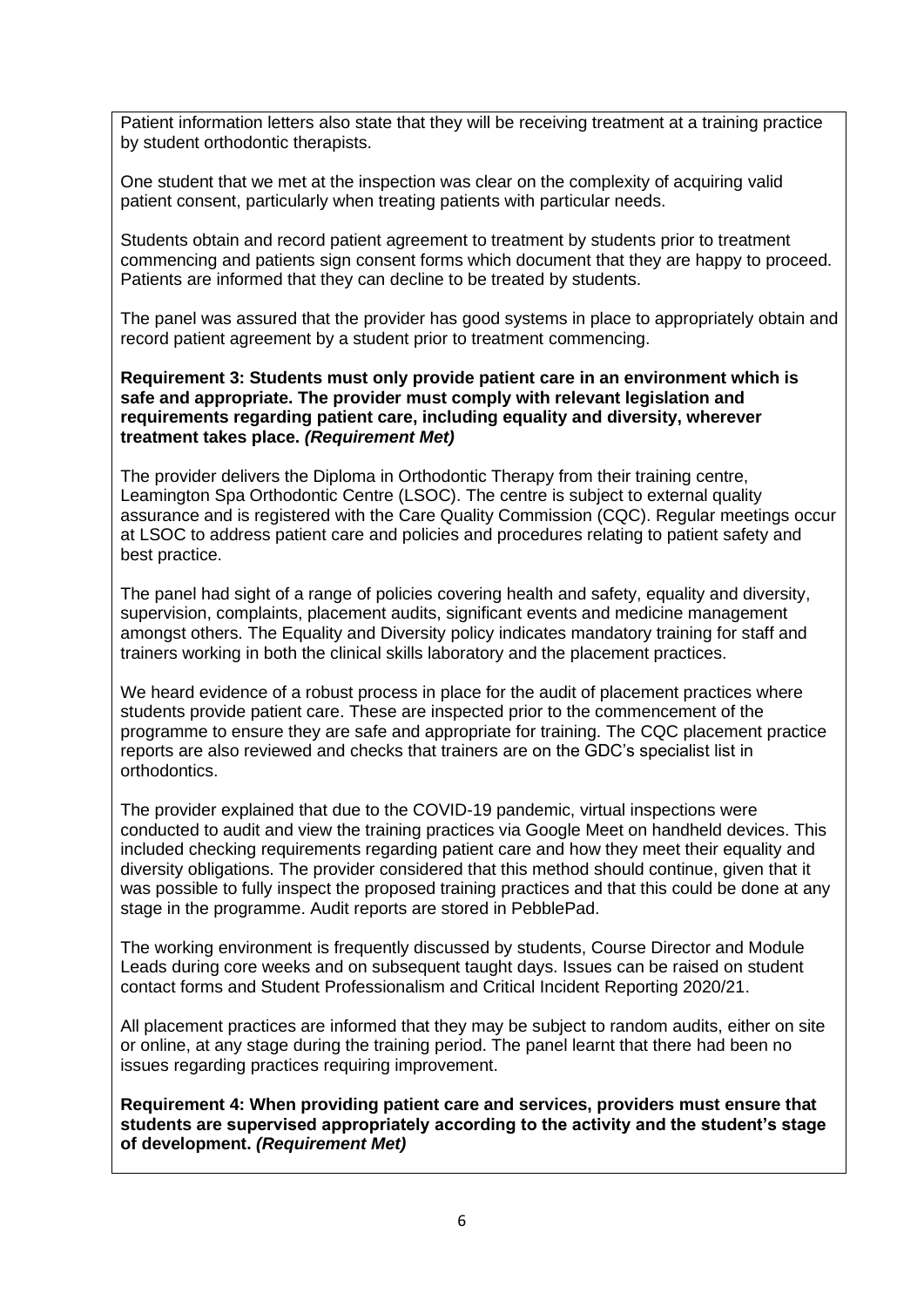Ahead of the inspection, we saw various policies including the Protocol for Reviewing Staffing Levels, Expertise Availability and policies around the supervision of students. We also saw logbooks which demonstrated evidence of patient care being delivered by students under appropriate supervision.

Student supervision is discussed from the outset at interview, through to induction, placement practice inspections and on Taught Days 21, 25 and 30 during the programme. Reference is made to British Orthodontic Society recommendations relating to supervision and in particular appropriate levels of supervision and striking the right balance between supervision and independence as students develop.

Timetabling at LSOC is designed with student training in mind and to maximise clinical opportunities for students. The clinical diary is reviewed to make any necessary changes to the daily clinics, to accommodate appropriate supervision and to allow for time to enable student reflection and discussion.

**Requirement 5: Supervisors must be appropriately qualified and trained. This should include training in equality and diversity legislation relevant for the role. Clinical supervisors must have appropriate general or specialist registration with a UK regulatory body.** *(Requirement Met)*

Before the inspection, the panel saw various job and person specifications, supervision guides, CVs and policies relating to staffing and induction.

OTT ensures that clinical supervisors have appropriate registration with the GDC, which is checked prior to acceptance onto the programme as a supervisor. These checks are also conducted during placement audits. Tutors must also have appropriate registration with the GDC.

Information on qualifications, training and experience of trainers and other clinical supervisors is recorded at various stages including interview, induction, placement practice inspection and Taught Day 21.

We noted that supervisors undergo a thorough recruitment process. There is emphasis on ensuring that the supervisor and student are well matched.

At induction, trainers are introduced to PebblePad and Google Classroom on OTT's virtual learning platform. Calibration training is also carried out by the trainers before the start of the programme. Train the trainer sessions are provided and further training is available through OTT as required.

OTT is an Interprofessional Education Centre, so all of the team are focused on the development of education skills and continuing professional development. The panel was impressed with the ethos at OTT of developing teaching skills for staff.

OTT tutors and placement trainers undertake Equality and Diversity training as part of their roles.

We learnt that trainers and students are strongly encouraged to ensure attendance at the training programme specifically designed for them. Trainers must conduct periodic peer review meetings with course tutors and other trainers during the course.

**Requirement 6: Providers must ensure that students and all those involved in the delivery of education and training are aware of their obligation to raise concerns if they identify any risks to patient safety and the need for candour when things go wrong.**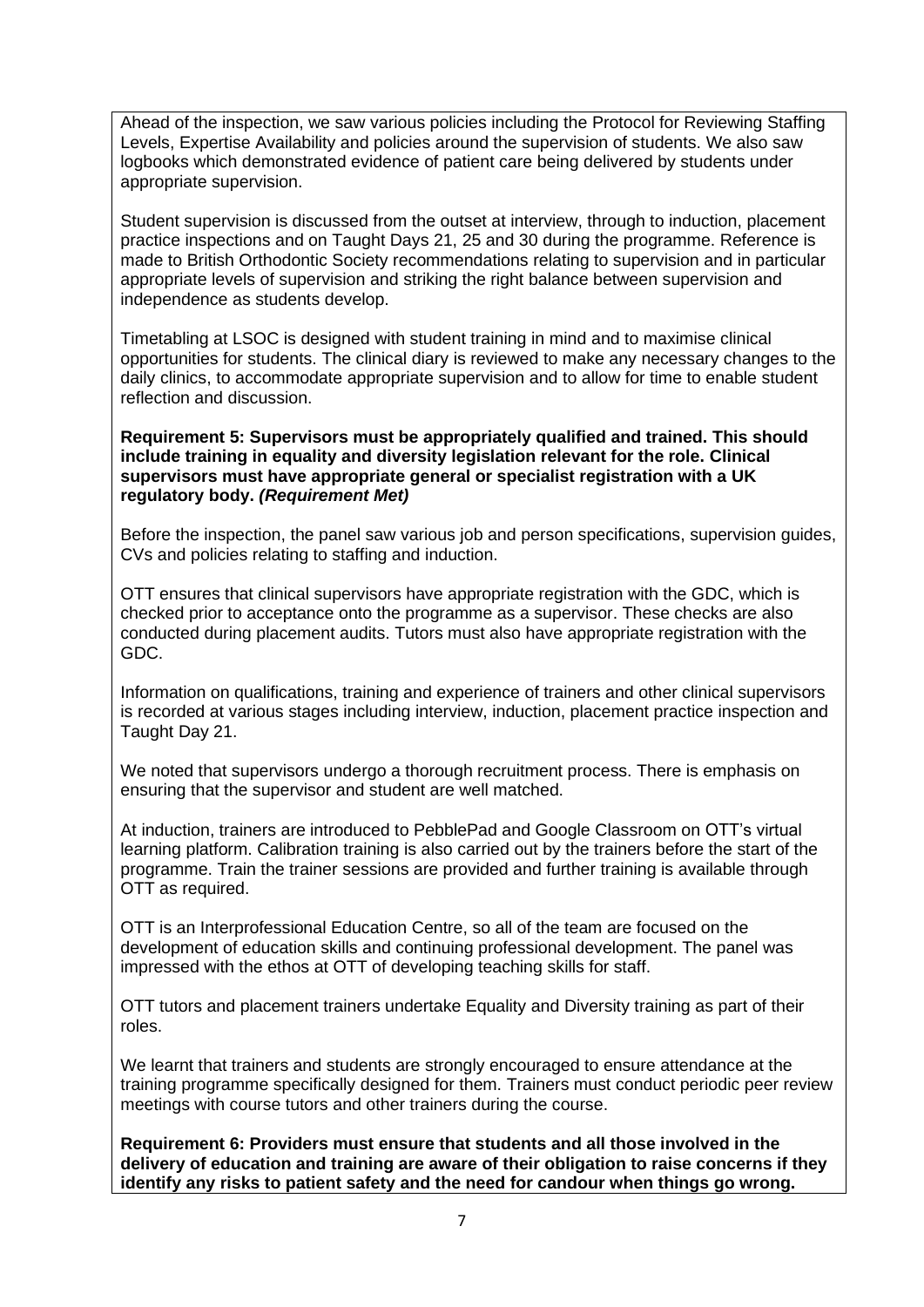**Providers should publish policies so that it is clear to all parties how concerns should be raised and how these concerns will be acted upon. Providers must support those who do raise concerns and provide assurance that staff and students will not be penalised for doing so.** *(Requirement Met)*

Before the inspection, the panel had access to policies relating to significant events, adverse incidents, duty of candour, risk management, whistleblowing and safeguarding.

The panel considered that there was a culture of openness for the raising of any concerns. There were solid communication streams between OTT, students and trainers. Students also confirmed their awareness of the policy.

We saw evidence of incidents being raised and the raising concerns policy being applied. The panel noted that there was a strong focus on patient safety. This was evidenced in various aspects of the programme.

Students are introduced to the concept and definition of raising concerns at induction and in Week 1. It is made clear to students that raising a concern will not result in any adverse impact on them.

Trainers are also given training at the Induction Day and at Taught Days 21, 25 and 30 on patient safety, clinical governance and the duty of candour.

Both students and trainers are inducted to the 'traffic light' reporting system for raising concerns in programme PebblePad and Classroom sites.

**Requirement 7: Systems must be in place to identify and record issues that may affect patient safety. Should a patient safety issue arise, appropriate action must be taken by the provider and where necessary the relevant regulatory body should be notified.**  *(Requirement Met)*

In the pre-inspection documentation, the panel reviewed the Clinical Governance and Policy Clinical Governance Significant Events policies. We also saw minutes of bi-monthly staff meetings and live risk registers which related to the COVID-19 pandemic. Any incidents that are flagged are analysed within the risk assessment and management provisions and graded, with required actions implemented.

Regular Course Development and Management Group (CDMG) meetings are held, which cover aspects of patient safety.

We learnt about one patient safety incident that was recorded and followed through.

We concluded that OTT has robust systems in place to identify and record issues that may affect patient safety.

**Requirement 8: Providers must have a student fitness to practise policy and apply as required. The content and significance of the student fitness to practise procedures must be conveyed to students and aligned to GDC Student Fitness to Practise Guidance. Staff involved in the delivery of the programme should be familiar with the GDC Student Fitness to Practise Guidance. Providers must also ensure that the GDC's Standard for the Dental Team are embedded within student training.** *(Requirement Met)*

The inspection panel had sight of the Professionalism and Critical Incident Traffic Light reporting system, Student Fitness to Practice Policy (FtP) and FtP PowerPoint presentation.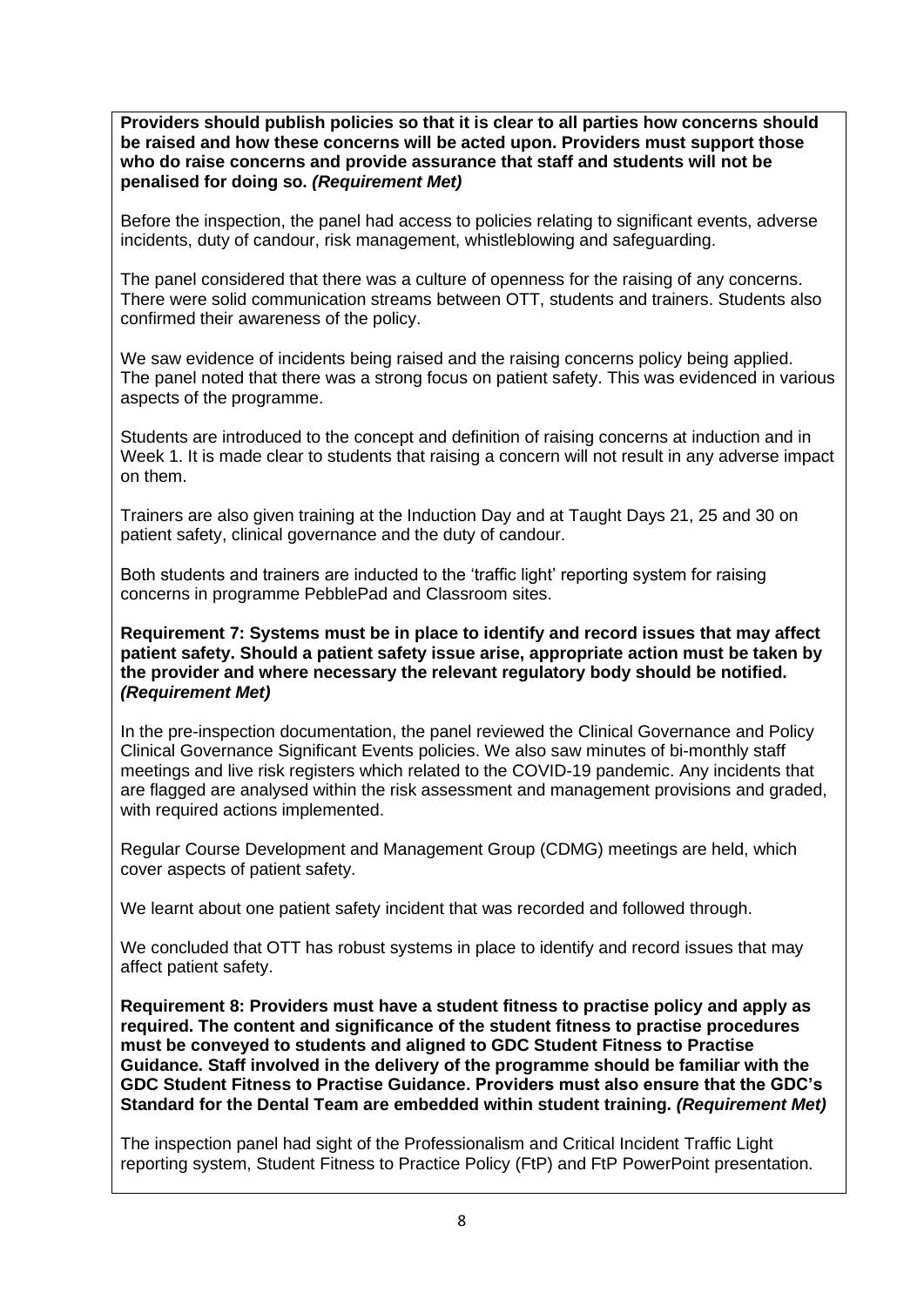It was clear that awareness of student professionalism and fitness to practice is emphasised from interview through to induction and covered in teaching and tutorials throughout the programme.

OTT's Fitness to Practice policy is aligned with the GDC's Student Professionalism and Fitness to Practice Guidelines. Staff and supervisors are made clearly aware of the FtP policy during induction and supervisor training.

Given that the programme only began in September 2020, there have not been any FtP matters, but we were assured that should any arise, there are appropriate structures in place to manage them.

**Standard 2 – Quality evaluation and review of the programme The provider must have in place effective policy and procedures for the monitoring and review of the programme.**

**Requirement 9: The provider must have a framework in place that details how it manages the quality of the programme which includes making appropriate changes to ensure the curriculum continues to map across to the latest GDC outcomes and adapts to changing legislation and external guidance. There must be a clear statement about where responsibility lies for this function.** *(Requirement Met)*

The provider produced a range of documentary evidence under this Requirement, such as Quality Assurance Policy, Governance Manual and Operations Manual. We also saw CDMG meeting minutes and Dental Team Qualifications (DTQ) Board minutes.

At the inspection, we received clarification on the relationship between OTT and DTQ and the reporting channels and lines of responsibility. This includes an annual report presented by OTT to DTQ. DTQ are approved by Ofqual and are required to follow Ofqual regulations.

The overall responsibility sits with the Course Director who reports to the CDMG. OTT also has a Quality Assurance lead who reports to the CDMG. They are a GDC registrant who is also familiar with the code of practice issued by the Quality Assurance Agency for Higher Education.

CDMG plays a vital role in the quality assurance of the programme. It overseas the Programme Review and a periodic revalidation review process through timetabled meetings. It can also meet on an ad hoc basis if required. Minor changes to maintain the quality of the programme are discussed and approved by CDMG. Any required changes to the course Learning Outcomes, teaching and assessments are documented to ensure the curriculum continues to map across to the latest GDC learning outcomes and reflects current legislation and external guidance.

Faculty and Student (FSF) meetings are held to enable students to contribute to course delivery and structure. Any issues reported by students are assessed immediately by course tutors, in conjunction with the Course Director and if necessary, referred to CDMG for a response. Examples include minor changes to teaching.

**Requirement 10: Any concerns identified through the Quality Management framework, including internal and external reports relating to quality, must be addressed as soon as possible and the GDC notified of serious threats to students achieving the learning outcomes. The provider will have systems in place to quality assure placements.** *(Requirement Met)*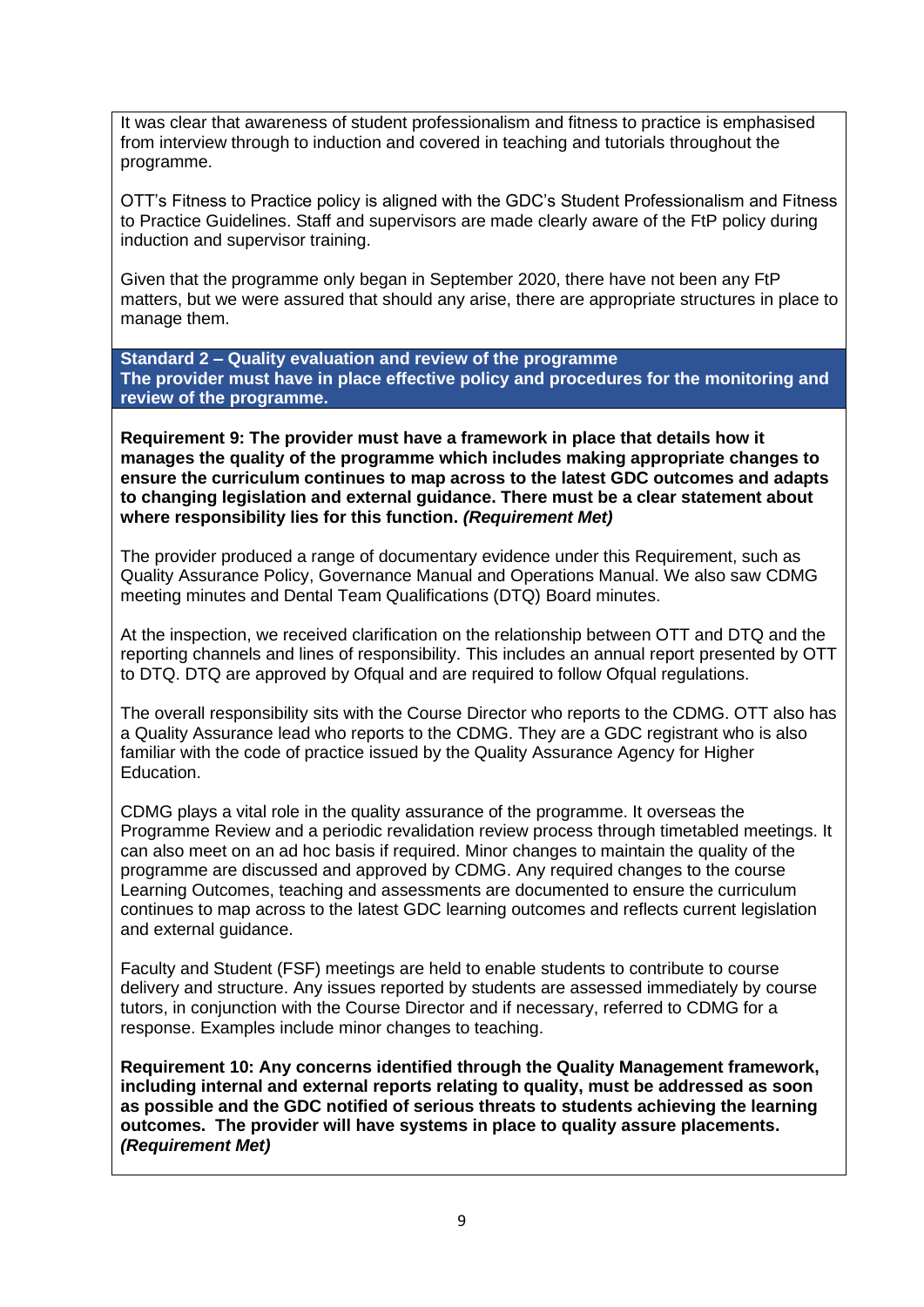As described above, CDMG meets regularly and can meet immediately should an urgent issue arise if flagged by students, tutors, training practice staff or patients.

Concerns are initially reported to the tutor and/or Module Lead who will then escalate to the Course Director.

We saw robust systems in place should concerns arise.

OTT explained that serious threats to course delivery or threats to students achieving the learning outcomes would be also escalated to the GDC.

**Requirement 11: Programmes must be subject to rigorous internal and external quality assurance procedures. External quality assurance should include the use of external examiners, who should be familiar with the GDC learning outcomes and their context and QAA guidelines should be followed where applicable. Patient and/or customer feedback must be collected and used to inform programme development.** *(Requirement Met)*

An additional area of focus for the inspection was to review the externality of the programme.

Ahead of the inspection, we reviewed CDMG Meeting Minutes, DTQ Board Minutes, previous External Examiner (EE) reports and responses and the External Examiner Handbook. Major changes are discussed by the CDMG and with the External Examiner and reported to the DTQ Board via the CDMG minutes. We saw evidence that OTT has its own internal and external QA process and DTQ as the awarding authority also has its own internal and external QA processes as required by Ofqual.

During the exams inspection, we had the opportunity to meet the external examiner (EE). We heard that the EE has been associated formerly with the programme via the University of Warwick and that this contract has continued with the new OTT programme. The EE gives independent advice, has an overarching role in overseeing the exams and is fully consulted on all aspects of course delivery and assessment. The EE confirmed that his previous recommendations have been adopted. The EE's report is considered by the DTQ Board and their recommendations are responded to and implemented. The EE observes the final assessments and we noted their attendance at the Exam Board meeting.

The panel was therefore assured that the programme has sufficiently robust external quality assurance procedures.

Regarding the use of feedback, we saw evidence of changes made to the programme, following student feedback, for example a change to prevent the overlapping of modules with a clearer, more delineated approach being adopted.

**Requirement 12: The provider must have effective systems in place to quality assure placements where students deliver treatment to ensure that patient care and student assessment across all locations meets these Standards. The quality assurance systems should include the regular collection of student and patient feedback relating to placements.** *(Requirement Met)*

Prior to the inspection, the panel had access to practice inspection reports containing details of audits and the LSOC contract with practices.

We considered that the audit schedule of practices was well developed with modern techniques using handheld devices given the restrictions imposed by the COVID-19 pandemic, discussed under Requirement 3.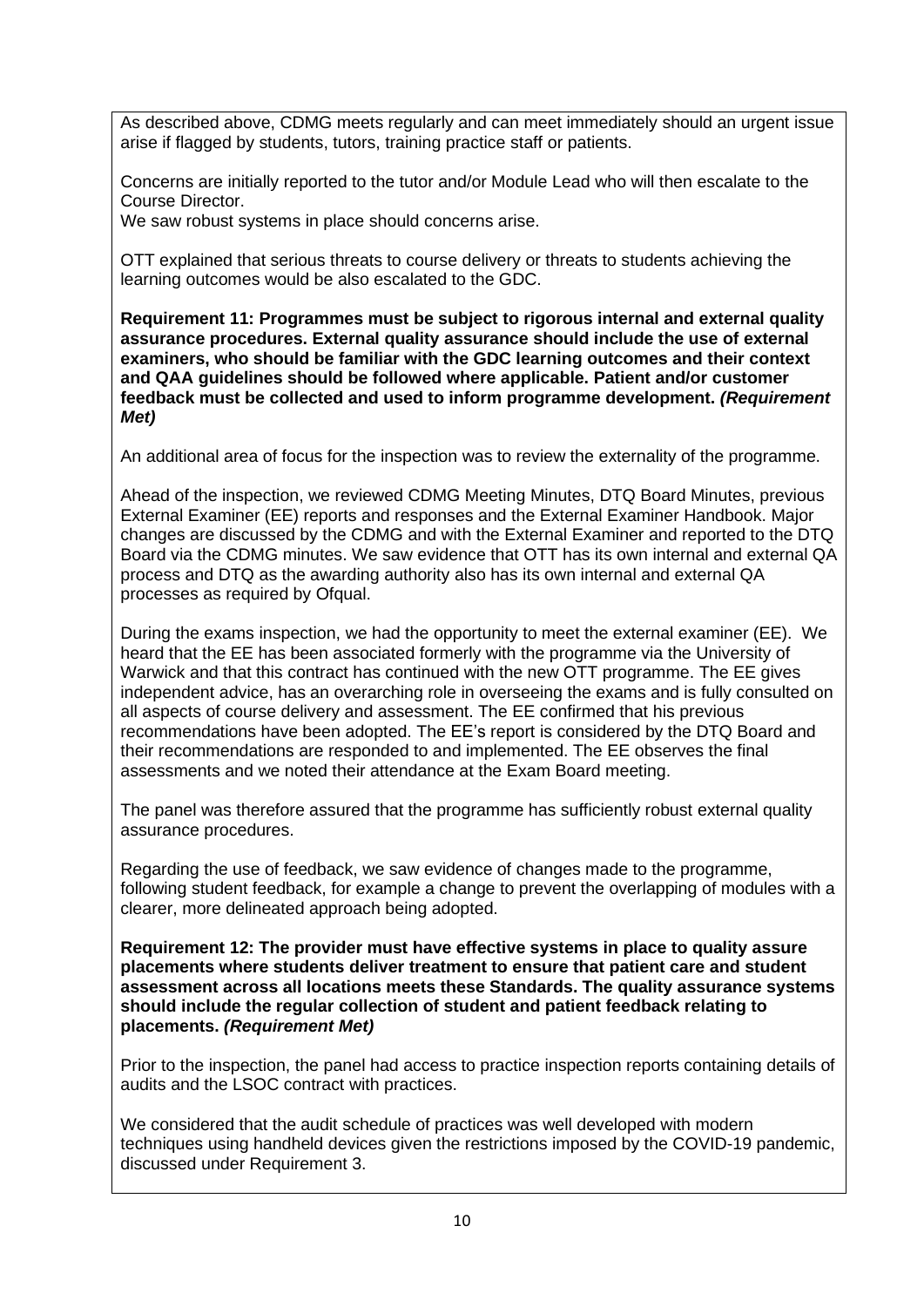Student feedback on placements is welcomed and we saw evidence that there are various opportunities for them to do so. They can submit this in PebblePad, Google Classroom and throughout the programme. They provide feedback regularly to tutors and through the FSF. Tutors also have the opportunity to provide feedback to the CDMG.

Expectations of placements, students and tutors are throughout, from interview to induction and placement inspection visits.

**Standard 3– Student assessment**

**Assessment must be reliable and valid. The choice of assessment method must be appropriate to demonstrate achievement of the GDC learning outcomes. Assessors must be fit to perform the assessment task.**

**Requirement 13: To award the qualification, providers must be assured that students have demonstrated attainment across the full range of learning outcomes, and that they are fit to practise at the level of a safe beginner. Evidence must be provided that demonstrates this assurance, which should be supported by a coherent approach to the principles of assessment referred to in these standards.** *(Requirement Met)*

Prior to the inspection, the panel reviewed Annex Two which was comprehensive and clearly demonstrated how and when each learning outcome is assessed. It was clear that OTT has a process for reviewing the most appropriate assessment mode for each outcome.

We had sight of module guides with corresponding modular assessments which indicated teaching methods and assessments against each of the respective learning outcomes.

We saw DTQ Board meeting minutes, illustrating their involvement in the process of awarding the Diploma qualification.

We had access to previous exam board minutes ahead of the inspection and we also had the opportunity to observe the student sign-up board meeting for this year's cohort. We saw how students' clinical experience was comprehensively detailed on a master spreadsheet and staff discussed each student's competencies in turn and consequently their eligibility to sit finals.

We learnt that students had to achieve the required standard in each competency before passing to the next assessment and they had to pass each component to be eligible for finals.

Following finals exams, we also observed the exam board sign-off meeting admitting students for qualification. The panel was impressed with the high calibre of the students in this first cohort.

Given the comprehensive mapping in place against the learning outcomes evidence in Annex Two and the module guides, the panel was assured that students are safe beginners upon qualification.

**Requirement 14: The provider must have in place management systems to plan, monitor and centrally record the assessment of students, including the monitoring of clinical and/or technical experience, throughout the programme against each of the learning outcomes.** *(Requirement Met)*

At the inspection, the panel was given a demonstration of two systems in OTT's Virtual Learning Environment, 'Pebblepad' and 'Google Classroom' software. We saw how these are used as highly effective tools in the management of student clinical progression and the recording of assessments. These systems appeared to be very user friendly for both staff and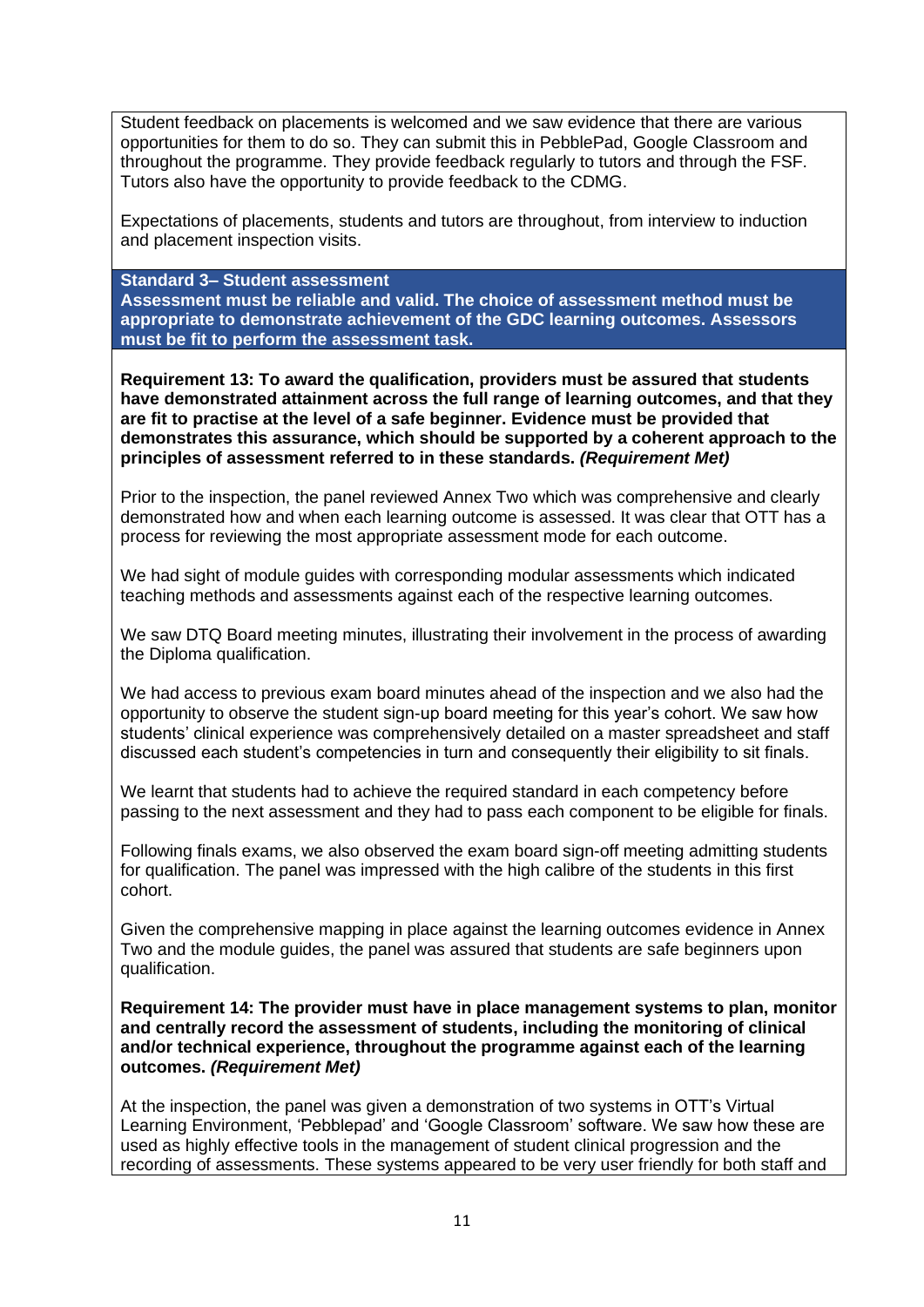students, who received appropriate training and induction to their use. This also indicated to us that OTT have now fully adopted electronic methods of monitoring students.

We saw examples of students' electronic logbooks in PebblePad. These clearly illustrated that students were being closely supervised with clinical work carried out at training practices being assessed and graded by trainers and supervisors and that reflection was clearly documented. It was clear that PebblePad was a good tool to enable staff to easily track students' progression.

**Requirement 15: Students must have exposure to an appropriate breadth of patients/procedures and should undertake each activity relating to patient care on sufficient occasions to enable them to develop the skills and the level of competency to achieve the relevant GDC learning outcomes.** *(Requirement Met)*

Ahead of the inspection, we saw LSOC appointment books and extracts of student portfolios. We saw how the logbooks were being monitored weekly and on Taught Days. There are close communication channels between LSOC staff, tutors and the Clinical Director and the placement practices if there are any issues regarding access and achievement of required competencies.

At the inspection, we learnt that the impact of the COVID-19 pandemic on access to patients was minimal. Timetabling was modified and clinical activity was condensed, with the emphasis being on quality over quantity. Students were advised that there could be potential restrictions on the types of procedures they could carry out at certain times and they were encouraged to be proactive to keep on track with their progression.

We heard of examples of students attending clinic for remediation work where necessary, and if students could not access a full range of patients to allow them to develop certain skills, arrangements were made for these activities to be completed at either LSOC or at another approved placement practice.

Overall, we learnt that the amount and type of clinical experience with patients largely remained the same despite the impact of the pandemic and the panel saw from the PebblePad system that students had completed the necessary clinical work to be signed up.

**Requirement 16: Providers must demonstrate that assessments are fit for purpose and deliver results which are valid and reliable. The methods of assessment used must be appropriate to the learning outcomes, in line with current and best practice and be routinely monitored, quality assured and developed. (***Requirement Met)*

Ahead of the inspection, the panel had the opportunity to review various documents such as the Annual Review, CDMG minutes, DTQ Board meeting minutes, Standardisation Agenda and Standard Setting Protocols. These documents illustrate that OTT have a coherent and comprehensive approach to the appropriate use of assessments with the learning outcomes at the forefront of this process.

The Annex Two mapping document and module guides also clearly illustrate coverage of the GDC learning outcomes. The EE agrees the suitability of all modular and final assessments before their use.

We learnt that assessments are annually evaluated by the Course Director and the External Examiner. DTQ and the EE regularly review the assessment strategies used by OTT.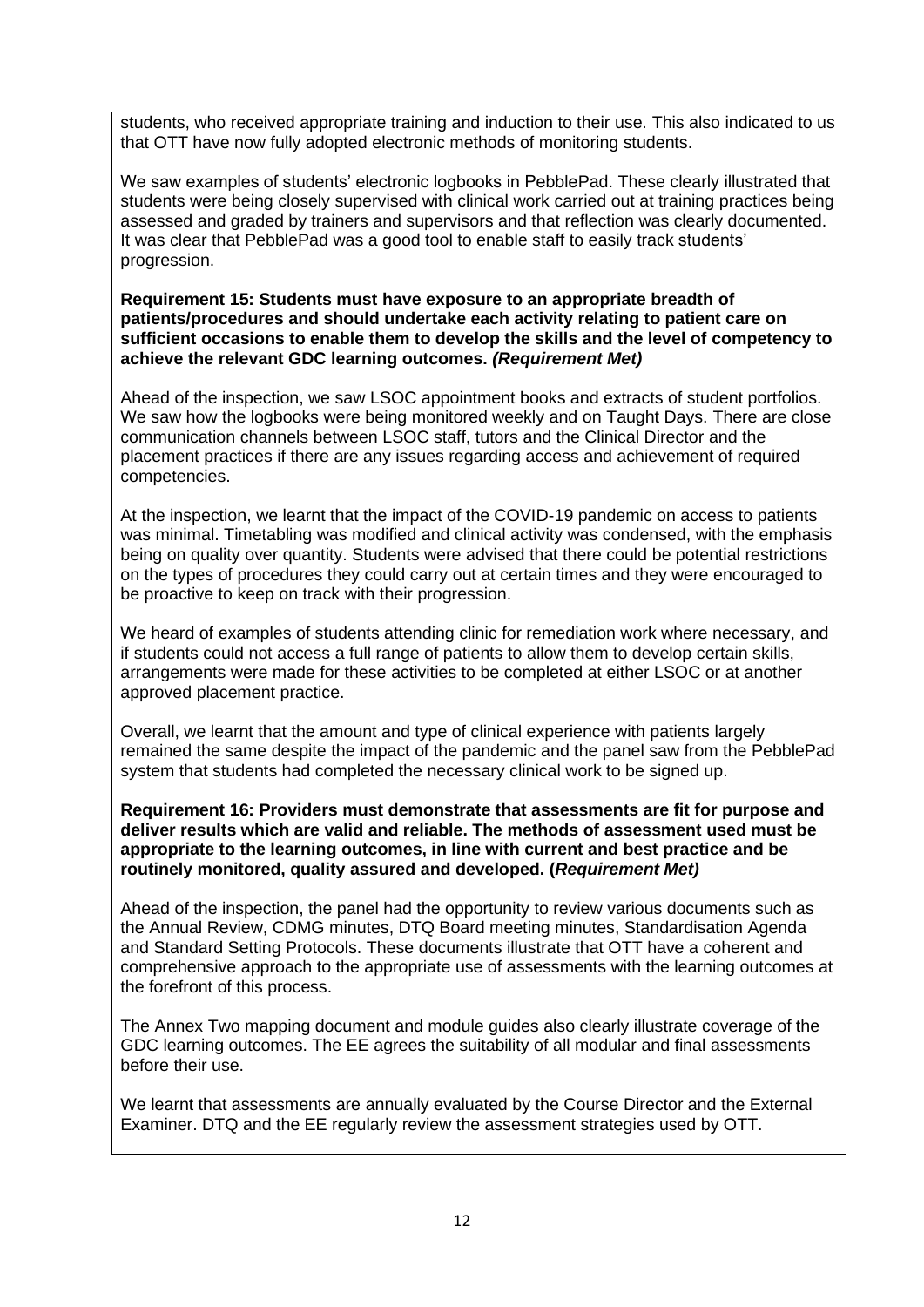OTT indicated that when designing their assessments, they follow the assessment guidelines as published by the Association for Medical Education in Europe and Association for Dental Education in Europe.

OTT explained that in the interests of affording all learners the same opportunity, standardisation meetings take place with their internal quality assurance framework and with the assessors to discuss the progression of learners, examples of learner work, areas of good practice and review external and internal quality assurance reports.

OTT demonstrated that they are using appropriate standard setting techniques and are aware of the challenges they present but have adopted the psychometric approach to assessments.

#### **Requirement 17: Assessment must utilise feedback collected from a variety of sources, which should include other members of the dental team, peers, patients and/or customers.** *(Requirement Met)*

The panel reviewed various forms of feedback such as student, trainer and patient feedback from the placement centres. We also saw feedback from tutors, module leads and examiners. Students receive a wide range of feedback from various sources both from the LSOC and placement practices.

Students deliver peer presentations and they receive feedback on these.

OTT use a professionalism 'traffic light' system, where any of the dental team can provide feedback on professionalism to students.

We saw evidence that feedback was being adopted to implement changes to programme delivery.

#### **Requirement 18: The provider must support students to improve their performance by providing regular feedback and by encouraging students to reflect on their practice.** *(Requirement Met)*

As noted under requirement 17, students receive a rich variety of feedback from various sources.

Trainers regularly complete feedback in student e-logbooks using an agreed grading system. Both students and trainers are encouraged to complete the weekly reflective sections in students' elogbooks on various aspects of patient care as well as tutorial discussions.

In addition, the Course Director and Module Leads carry out regular 1:1 meetings with students and trainers.

We noted instances where live actors were able to give feedback which students found useful.

Study days and taught days also involve reflective group learning of activities completed.

**Requirement 19: Examiners/assessors must have appropriate skills, experience and training to undertake the task of assessment, including appropriate general or specialist registration with a UK regulatory body. Examiners/ assessors should have received training in equality and diversity relevant for their role.** *(Requirement Met)*

The panel had sight of various job descriptions, assessor training logs, calibration sheets and the OTT organogram. These demonstrated that examiners and assessors have the requisite skills and training to carry out assessments, as well as training in equality and diversity.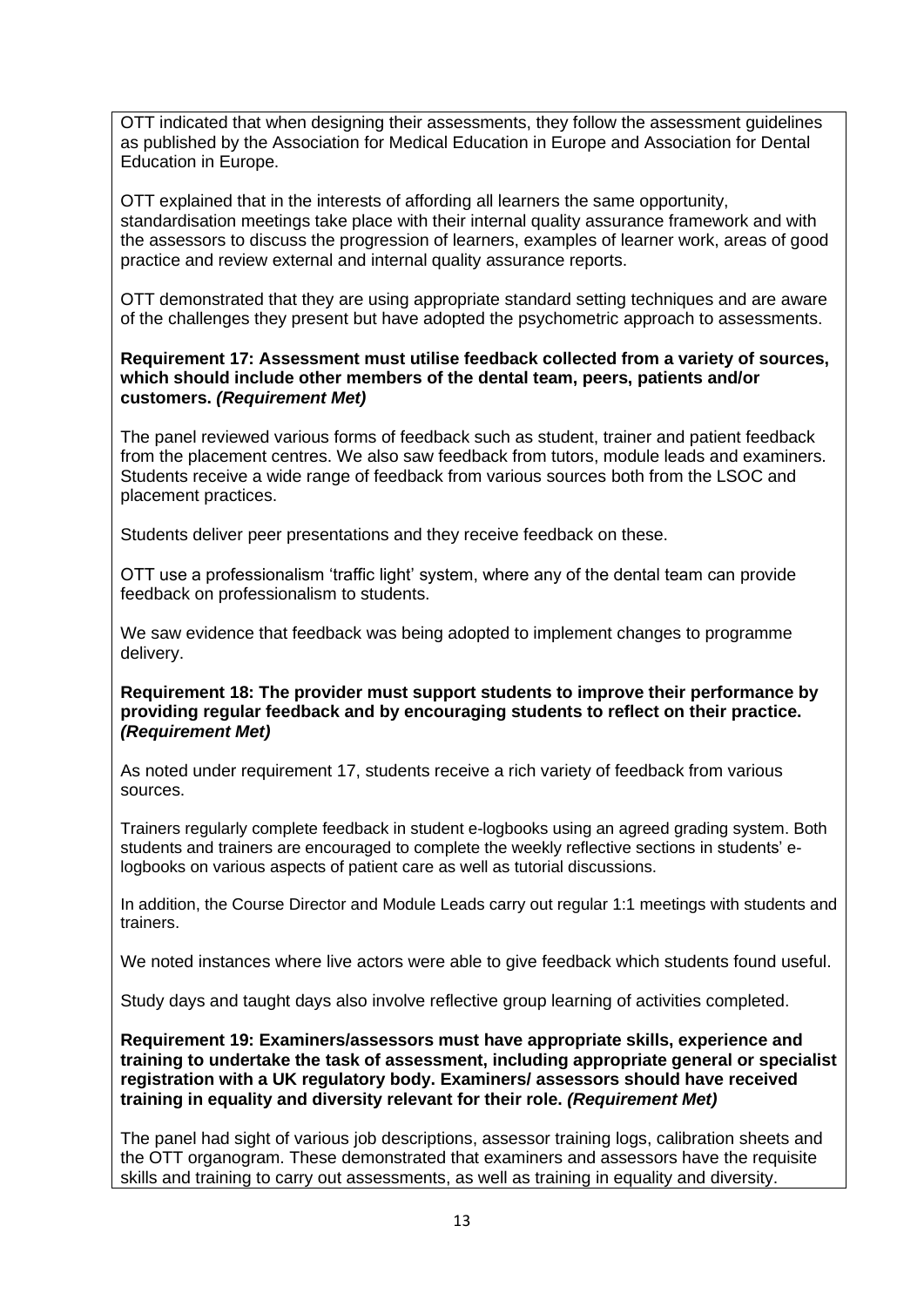We learnt that all of the trainers and Course director are specialist orthodontists. All examiners and assessors have appropriate professional registration.

Regarding tutor training, we saw that reflection was documented at the end of core weeks, course development and management group meetings and end of course reviews. OTT conducts refresher training for tutors and examiners prior to each new cohort of students starting.

All tutors either have, or are working towards having, further education teaching qualifications. It was apparent that OTT fosters a culture of learning and development of staff.

All new examiners and assessors receive mandatory training which includes calibration.

**Requirement 20: Providers must ask external examiners to report on the extent to which assessment processes are rigorous, set at the correct standard, ensure equity of treatment for students and have been fairly conducted. The responsibilities of the external examiners must be clearly documented. (***Requirement Met)*

The panel had sight of module guides and details of assessments, previous external examiner reports and the External Examiner Handbook.

Regarding the use of external examiners, please see commentary at Requirement 11.

We learnt that the EE plays a vital role in ensuing equity of treatment of students by playing a key role in the review of summative assessments. The EE also has access to previous examinations to understand common patterns and trends across and within cohorts over time.

**Requirement 21: Assessment must be fair and undertaken against clear criteria. The standard expected of students in each area to be assessed must be clear and students and staff involved in assessment must be aware of this standard. An appropriate standard setting process must be employed for summative assessments. (***Requirement Met)*

Prior to the inspection, the panel reviewed various comprehensive documents which included the Assessment and Programme Monitoring and Review, Assessment Handbook, Standardisation Agenda, Standard Setting Protocols, CDMG minutes, policies and documents relating to complaints and assessor training logs.

There is a mechanism for collecting feedback on both formative and summative assessments and we learnt that this feedback was being used to inform changes to assessments. The standard setting methods for all assessment methods is evidence-based. Modified Angoff is used for short answer questions and Angoff is used for single best answer assessments. Regarding viva assessments, marking descriptors and matrices are provided which identify the standard and the appropriate grade.

The panel considered that OTT has a robust assessment strategy with an established review process. OTT have a quantified question bank which is regularly reviewed.

Standardisation occurs and is undertaken as part of the assessment setting process and the EE is involved in reviewing all assessments which are clearly linked to the learning outcomes.

As discussed under Requirement 19, examiners receive appropriate training for their roles and tutors are advised of the assessment methods being used.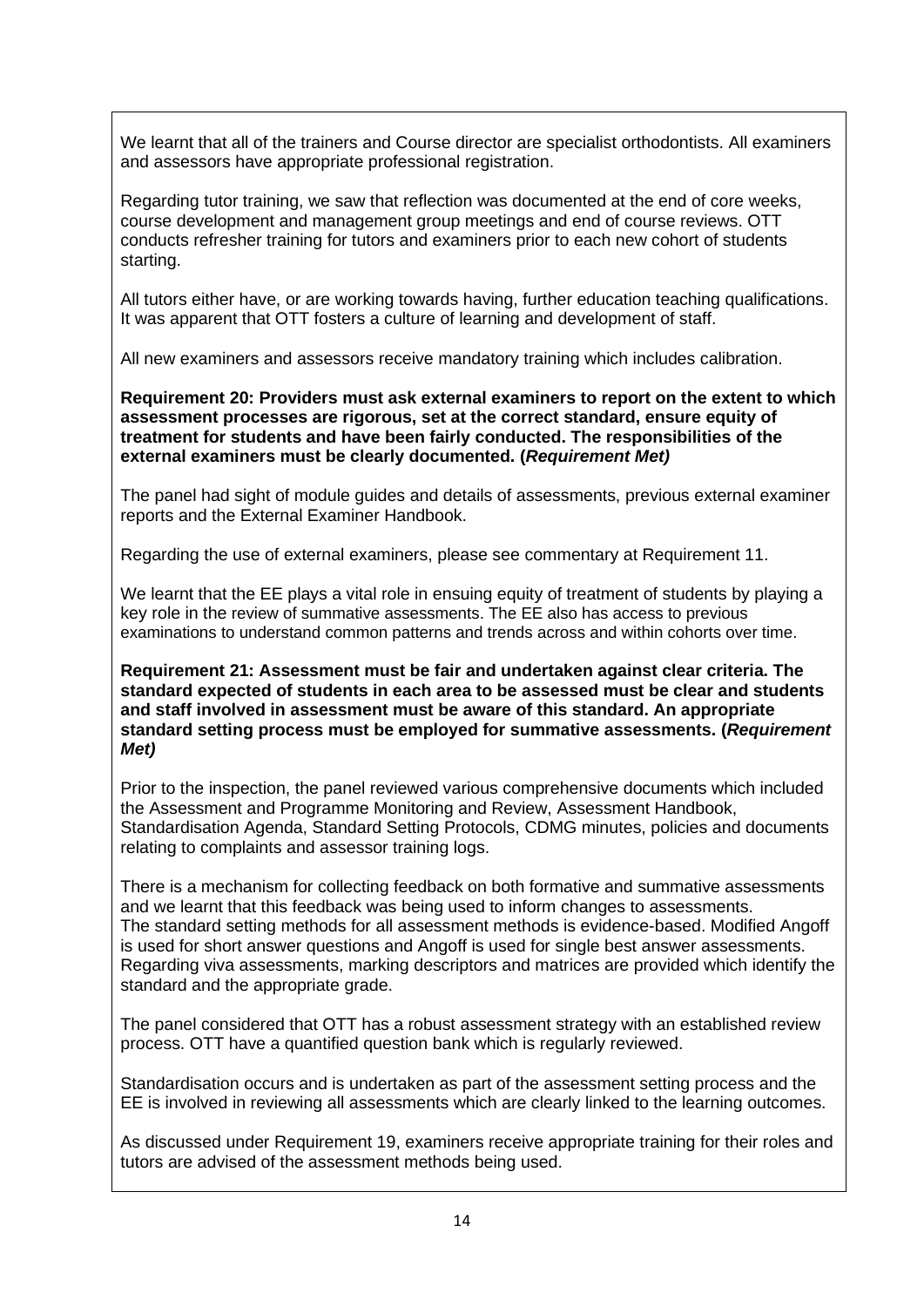Students confirmed that they clearly understood the aims and objectives for each module, were aware of the methods of assessments used and when to expect formative and summative assessments to take place as detailed in the Course Handbook and timetable.

The panel had the opportunity to observe some finals exams and considered that the exam environment was welcoming and supportive of students and conducted in a thorough and efficient manner.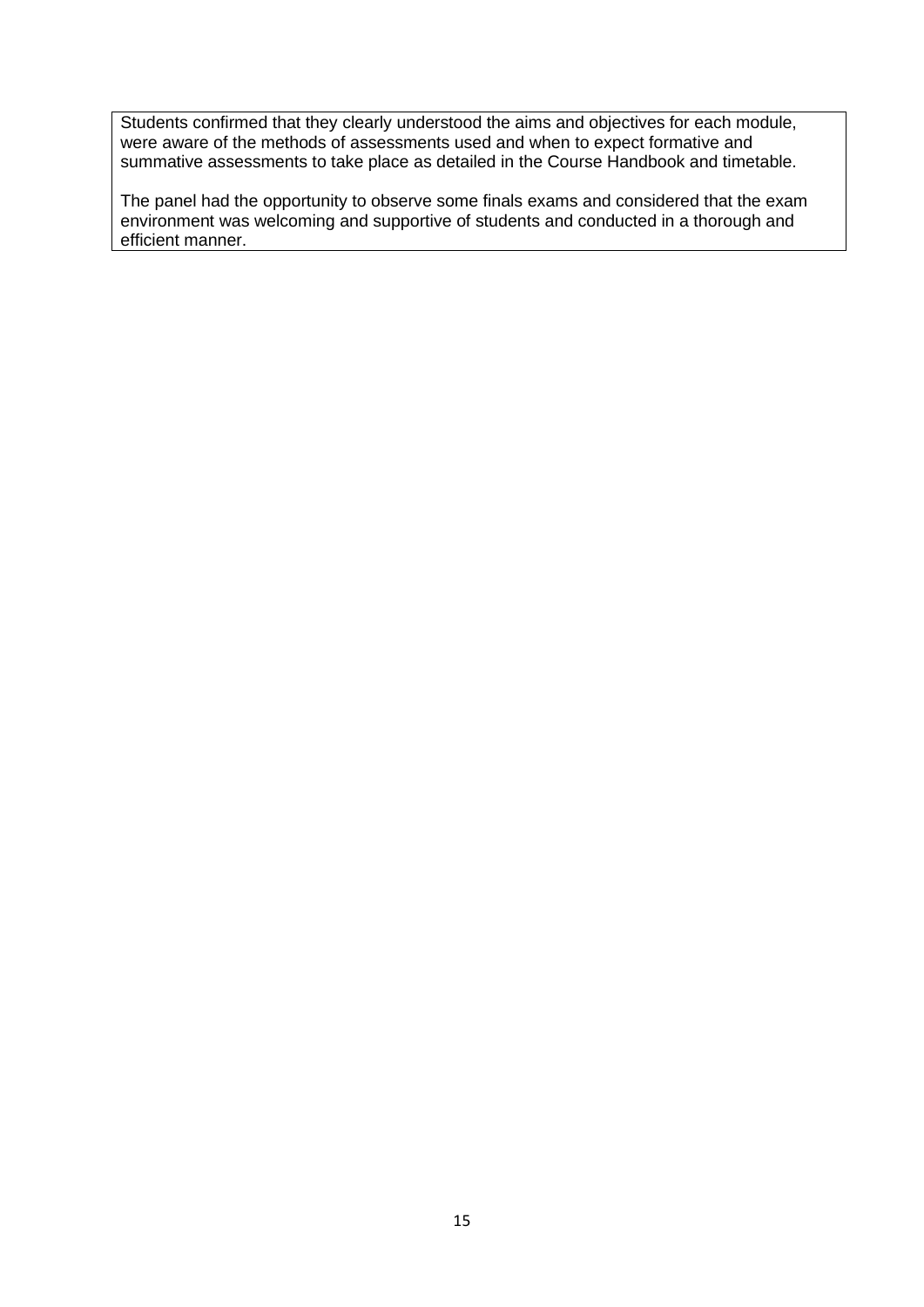# **Summary of Action**

| <b>Requirement Action</b><br>l number |            | <b>Observations &amp; response from Provider</b> | Due date |
|---------------------------------------|------------|--------------------------------------------------|----------|
|                                       | No actions |                                                  |          |

# **Observations from the provider on content of report**

We welcome the observations within the GDC report and wish to thank all members of the panel for their flexibility and conduct during the process.

## **Recommendations to the GDC**

| <b>Education associates' recommendation</b> | The Diploma in Orthodontic Therapy is approved for holders to apply for<br>registration as an orthodontic therapist with the General Dental Council. |
|---------------------------------------------|------------------------------------------------------------------------------------------------------------------------------------------------------|
| Date of next regular monitoring exercise    | 2022                                                                                                                                                 |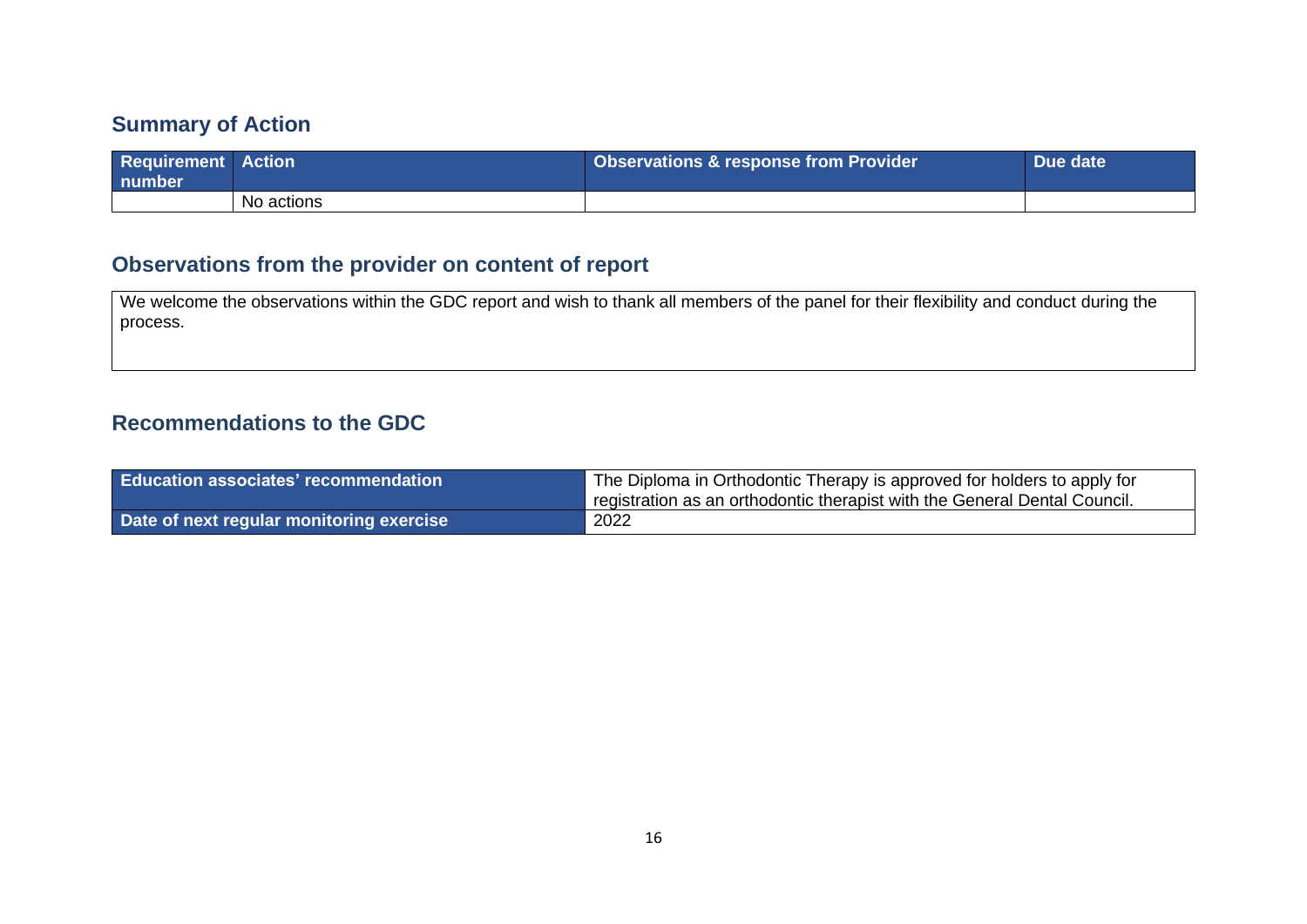# **Annex 1**

#### **Inspection purpose and process**

1. As part of its duty to protect patients and promote high standards within the professions it regulates, the General Dental Council (GDC) quality assures the education and training of student dentists and dental care professionals (DCPs) at institutions whose qualifications enable the holder to apply for registration with the GDC. It also quality assures new qualifications where it is intended that the qualification will lead to registration. The aim of this quality assurance activity is to ensure that institutions produce a new registrant who has demonstrated, on graduation, that they have met the learning outcomes required for registration with the GDC. This ensures that students who obtain a qualification leading to registration are fit to practise at the level of a safe beginner.

2. Inspections are a key element of the GDC's quality assurance activity. They enable a recommendation to be made to the Council of the GDC regarding the 'sufficiency' of the programme for registration as a dentist and 'approval' of the programme for registration as a dental care professional. The GDC's powers are derived under Part II, Section 9 of the Dentists Act 1984 (as amended).

3. The GDC document 'Standards for Education' 2nd edition1 is the framework used to evaluate qualifications. There are 21 Requirements in three distinct Standards, against which each qualification is assessed.

4. The education provider is requested to undertake a self-evaluation of the programme against the individual Requirements under the Standards for Education. This involves stating whether each Requirement is 'met', 'partly met' or 'not met' and to provide evidence in support of their evaluation. The inspection panel examines this evidence, may request further documentary evidence and gathers further evidence from discussions with staff and students. The panel will reach a decision on each Requirement, using the following descriptors:

A Requirement is met if:

"There is sufficient appropriate evidence derived from the inspection process. This evidence provides the education associates with broad confidence that the provider demonstrates the Requirement. Information gathered through meetings with staff and students is supportive of documentary evidence and the evidence is robust, consistent and not contradictory. There may be minor deficiencies in the evidence supplied but these are likely to be inconsequential."

A Requirement is partly met if:

"Evidence derived from the inspection process is either incomplete or lacks detail and, as such, fails to convince the inspection panel that the provider fully demonstrates the Requirement. Information gathered through meetings with staff and students may not fully support the evidence submitted or there may be contradictory information in the evidence provided. There is, however, some evidence of compliance and it is likely that either (a) the appropriate evidence can be supplied in a short time frame, or, (b) any deficiencies identified can be addressed and evidenced in the annual monitoring process."

A Requirement is not met if: